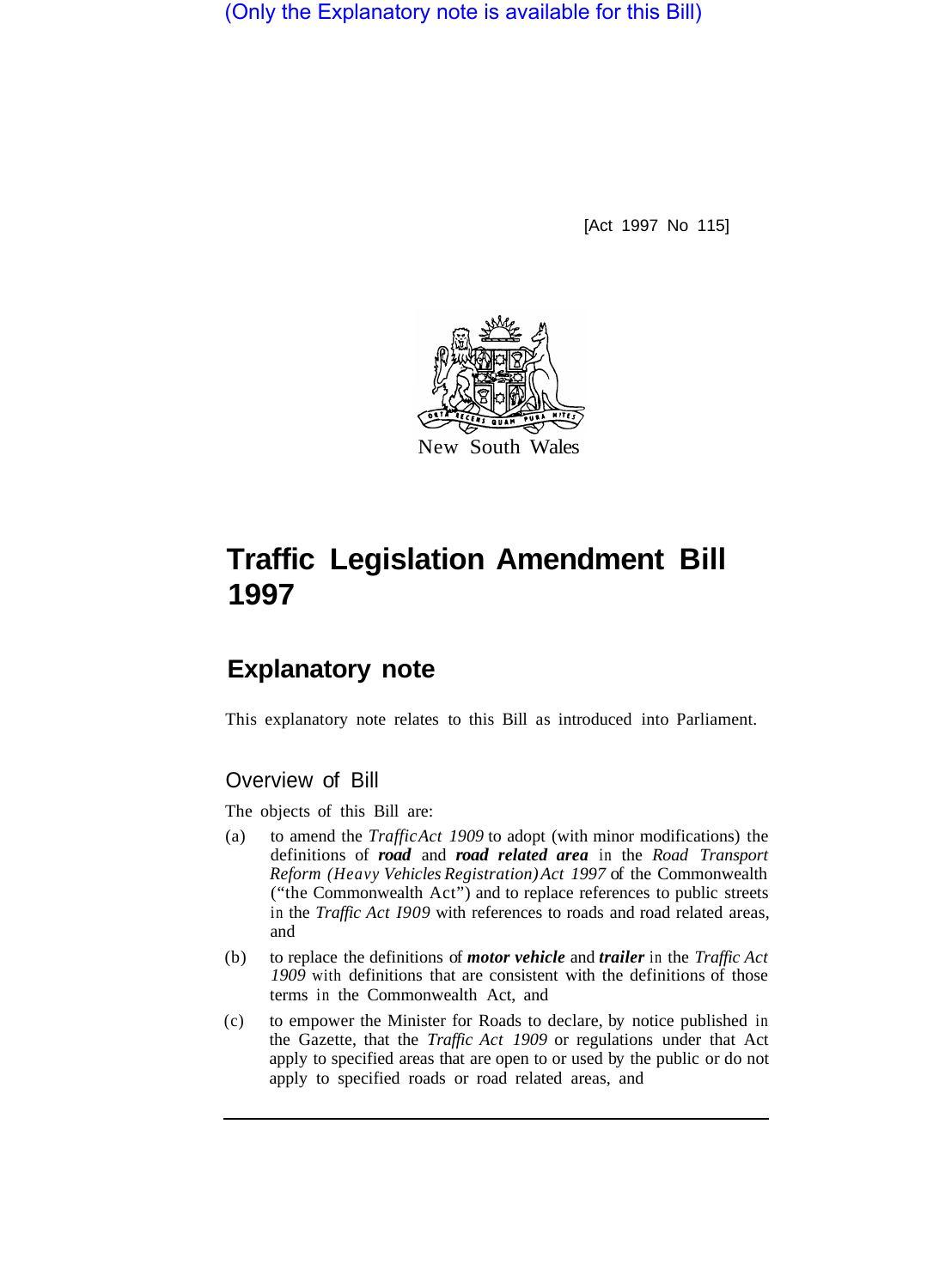Traffic Legislation Amendment Bill 1997 [Act 1997 No 115]

Explanatory note

- (d) to make amendments to the *Traffic Act 1909* in the nature of statute law revision and to provide for savings and transitional matters, and
- (e) to make consequential amendments to various other Acts and various Regulations to adopt the updated terminology in the *Traffic Act 1909.*

## Outline of provisions

**Clause 1** sets out the name (also called the short title) of the proposed Act.

**Clause 2** provides for the commencement of the proposed Act on a day or days to be appointed by proclamation.

**Clause 3** is a formal provision giving effect to the amendments to the *Traffic Act 1909* set out in Schedules 1–3.

**Clause 4** is a formal provision giving effect to the amendments to various other Acts set out in Schedule 4.

**Clause 5** is a formal provision giving effect to the amendments to various Regulations set out in Schedule 5.

**Schedule 1** amends the *Traffic Act 1909* by:

- (a) removing references to "public street" in the Act and replacing them with references to "road or road related area", and
- (b) inserting new definitions of *road* and *road related area* that are consistent with the definitions of those terms in the Commonwealth Act, and
- (c) conferring a power on the Minister for Roads, in a manner consistent with the Commonwealth Act, to declare, by notice published in the Gazette, that the Act or regulations (or specified provisions of them):
	- (i) apply to any specified area that is open to or used by the public, or
	- (ii) do not apply to a specified road or road related area.

**Schedule 2** amends the *Traffic Act 1909* by replacing the definitions of *motor vehicle* and *trailer* with definitions (and by inserting a definition of *use* of a vehicle) that are consistent with the definitions of those terms in the Commonwealth Act and by making consequential amendments to the rest of the Act.

Explanatory note page 2